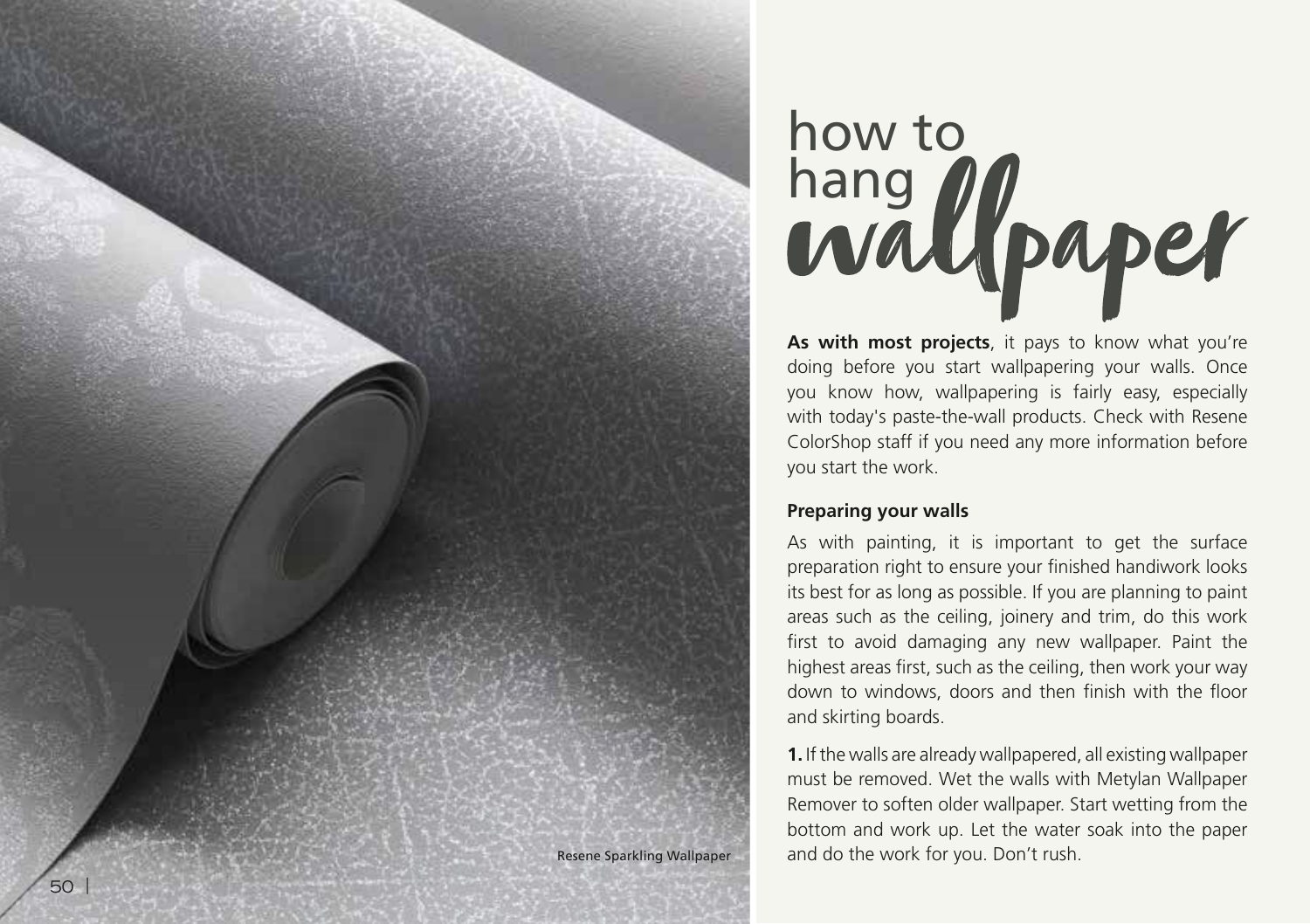**2.** When all the wallpaper has been removed allow the wall surface to dry completely, then sand with 100 grit sandpaper to remove all nibs etc, then dust the walls. Fill all imperfections with a sandable filler, sand smooth and dust the entire surface before applying size. Then hang your new wallpaper. Latex size may only be used under paper backed products.

**3.** If your walls have been painted with an enamel (high gloss) paint, once commonly found in kitchens and bathrooms, wash the entire surface with Resene Interior Paintwork Cleaner then rinse with clean water. When dry, sand the entire surface with 80 grit sandpaper. Dust the entire surface to remove all dust particles and apply one coat of Resene Enamel Undercoat. Size the walls, then hang your wallpaper. Treat all areas of mould with Resene Moss & Mould Killer. Identify the source of the dampness and fix it to prevent any reoccurrence.

**4.** Sand new paperfaced plasterboard with 100 grit sandpaper to remove any nibs and so on, dust completely and apply two coats of size to allow for better slip and slide when hanging your wallpaper.

**5.** Sand yellowed or water soluble stained paperfaced plasterboard with 100 grit sandpaper, dust the entire surface and apply a coat of Resene Sureseal pigmented sealer. Leave as long as possible for the sealer to cure, then sand the entire surface with 80 grit sandpaper to give a good key for your size and paste to adhere to. Dust the entire surface to remove all dust particles and size the full wall area before hanging your wallpaper.

> Resene Alabaster

## Height of walls Distance around room (doors and windows included)

| <b>Metres</b> | 9.75           | 10.97                    | 12.79                    | 13.41                    | 14.63          | 15.85          | 17.07          | 18.29 | 19.51 | 20.73 | 21.95 | 23.16 | 24.38 | 25.60 | 26.82 | 28.04 |
|---------------|----------------|--------------------------|--------------------------|--------------------------|----------------|----------------|----------------|-------|-------|-------|-------|-------|-------|-------|-------|-------|
| $2.13 - 2.29$ | $\overline{4}$ | 5                        | 5                        | 6                        | 6              | $\overline{7}$ | $\overline{ }$ | 8     | 8     | 9     | 9     | 9     | 10    | 10    | 11    | 11    |
| $2.30 - 2.44$ | $\overline{4}$ | 5                        | 5                        | 6                        | 6              | $\overline{7}$ | 8              | 8     | 9     | 9     | 10    | 10    | 11    | 11    | 12    | 12    |
| $2.45 - 2.59$ | 5              | 5                        | 6                        | 6                        | 7              | $\overline{7}$ | 8              | 8     | 9     | 9     | 10    | 10    | 11    | 12    | 13    | 13    |
| $2.60 - 2.74$ | 5              | 5                        | 6                        | 6                        | $\overline{7}$ | 8              | 8              | 9     | 9     | 10    | 11    | 11    | 12    | 12    | 13    | 13    |
| $2.75 - 2.90$ | 5              | 6                        | 6                        | $\overline{\phantom{0}}$ | 7              | 8              | 9              | 9     | 10    | 10    | 11    | 12    | 12    | 13    | 13    | 14    |
| $2.91 - 3.05$ | 5              | 6                        | $\overline{\phantom{0}}$ | $\overline{7}$           | 8              | 9              | 9              | 10    | 10    | 11    | 12    | 12    | 13    | 14    | 14    | 15    |
| $3.06 - 3.20$ | 5              | 6                        |                          | 8                        | 8              | 9              | 10             | 10    | 11    | 12    | 12    | 13    | 14    | 14    | 15    | 16    |
| $3.21 - 3.35$ | 6              | $\overline{\phantom{0}}$ | $\overline{\phantom{0}}$ | 8                        | 9              | 9              | 10             | 11    | 11    | 12    | 13    | 14    | 15    | 15    | 16    | 16    |
| $3.36 - 3.50$ | 6              | $\overline{\phantom{1}}$ | 8                        | 8                        | 9              | 10             | 10             | 11    | 12    | 13    | 13    | 14    | 15    | 16    | 16    | 17    |

Number of rolls required: we recommend ordering 1 additional roll as a spare. Remember patterned wallpaper may require more rolls depending on the pattern repeat. Take your measurements into your Resene ColorShop so staff can help you purchase the right amount of wallpaper for your project.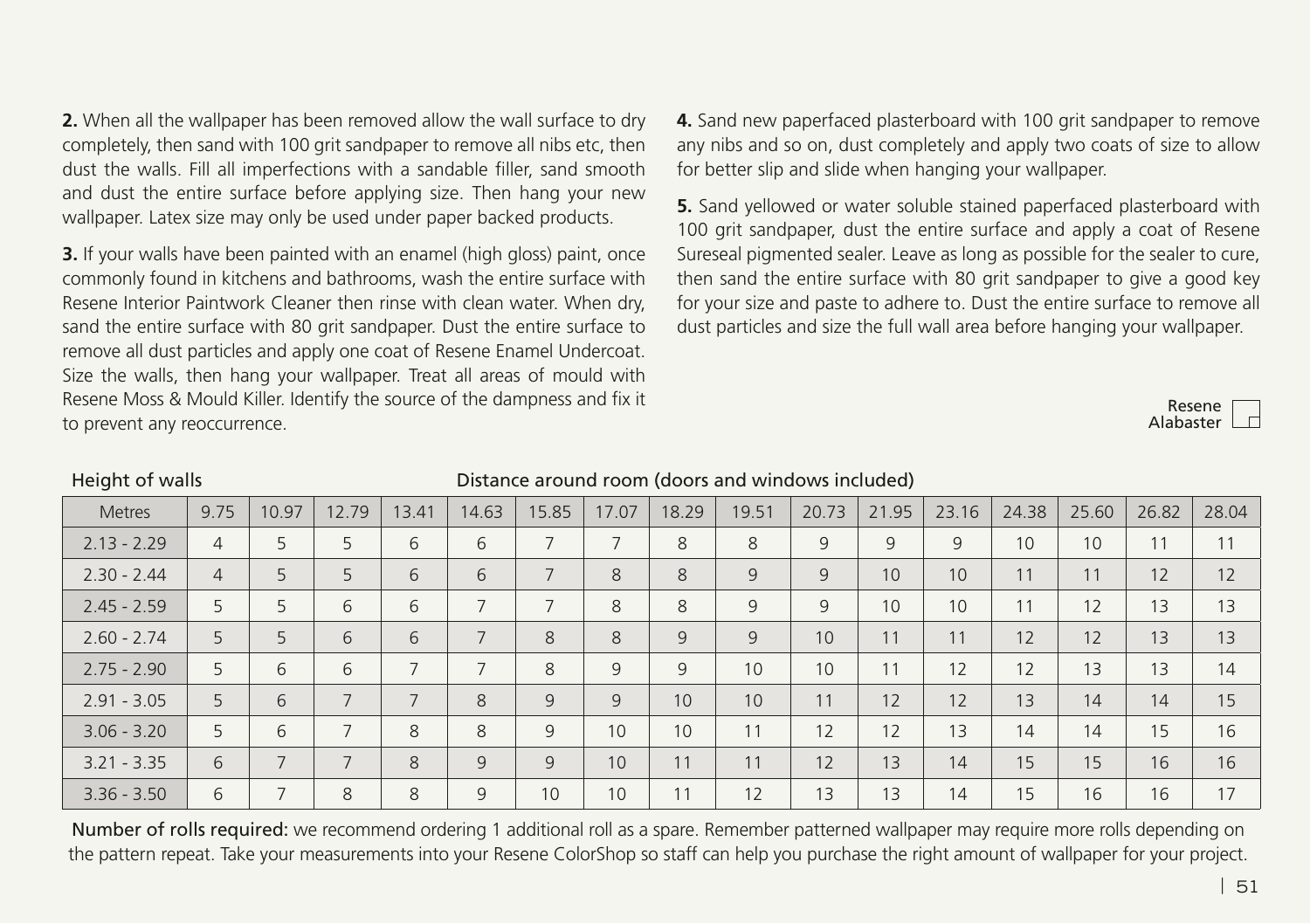



### **Estimating the amount required**

Measure the height of the walls to be prepared and the total length around the room (including doors and windows) and refer to the chart on the previous page to decide how much wallpaper you need. Or ask the staff at your local Resene ColorShop for help.

# **Measuring, cutting and matching**

Measure the distance from skirting to ceiling and add 5cm to the top and bottom for trimming. Cut your first strip at this measurement. This is your template from which all your paper can be matched and cut. Mark on the top back of this strip (1) with a pencil to identify the strip and top. The top of wallpaper is usually as it unrolls off the uncut roll. Use this first strip to match and cut the second strip, number this (2) at the top and continue this process. Keep the strips in order so that the pattern can be matched on the wall.

# **First strip on each wall**

A plumbline or level must be used to hang your first length of paper perfectly straight. Measure the width of the paper you are going to hang. Measure this amount out from the corner (in the direction you are going) less 15mm. Put a mark close to the ceiling at this point. This is where you hang your plumbline from and it will allow a 15mm overlap around the corner. Mark down the plumbline every 300- 400mm. This will give you a good vertical line to hang your first length to.

|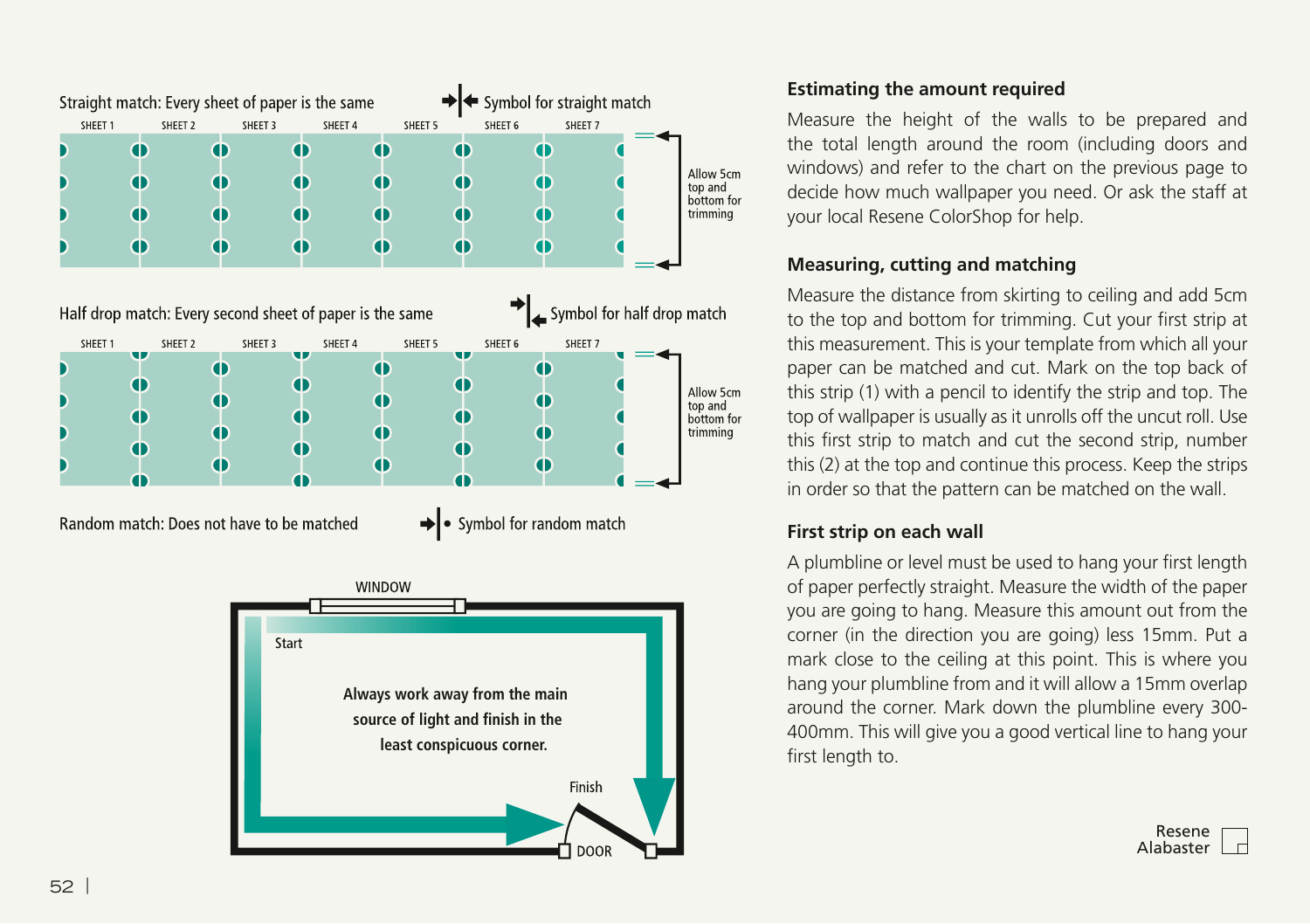#### **Soaking/pasting/hanging**

Follow the pasting/soaking instructions on the wallpaper as these do differ from wallpaper to wallpaper. Some are supplied pasted and some are unpasted but many today are paste-the-wall. Prepasted and unpasted wallpapers need to be soaked so they can relax and expand before being hung. This cannot be rushed, so take your time.

#### **Paste-the-wall**

A large selection of non-woven wallpaper is now available, which is suitable for the paste-the-wall method of hanging. Only use this method for non-woven papers. Consult your Resene ColorShop before you start if in doubt.

Preparation of the wall remains the same as when hanging any wallpaper the traditional way. Preparation is the most important part of decorating interior walls.

#### **Wallpaper paste**

Resene recommend Halls Beeline paste diluted to the instructions on the packet for paste-the-wall products. The coverage is approximately 3 litres of mixed paste per 25 metres of wallpaper.

### **Pasting the wall**

Apply the paste to the wall using an 8mm Dacron roller or brush. Use a brush to get the paste into corners and edges. Paste the equivalent area of the wall for the number of drops that can be hung within 10-20 minutes, or simply paste for one drop at a time depending on the wall absorbing the moisture or drying conditions in general. If the paste dries too quickly, simply repaste the wall before hanging the next drop.

#### **Hanging non-woven wallcoverings**

- **1.** Apply directly from the roll onto the wall and trim, leaving approximately an extra 5cm on the top and bottom. The same allowance applies when hanging a pre-cut strip or drop.
- **2.** Once positioned correctly, smooth out from the centre to the edges using a smoother. Smooth out all bubbles and ensure the edges are firmly in contact with the wall. Do not use a seam roller.
- **3.** Continue the wallcoverings onto the ceiling and skirting then trim any excess at top and bottom with a straight edge and snap-off knife. Use a sharp blade at all times to avoid ripping of wallcoverings.
- **4.** Inside corners are rarely true and should be hung in two strips. When vinyl overlaps vinyl Shurstik Stick Down adhesive must be used.



Use a straight edge and a sharp craft knife when trimming excess.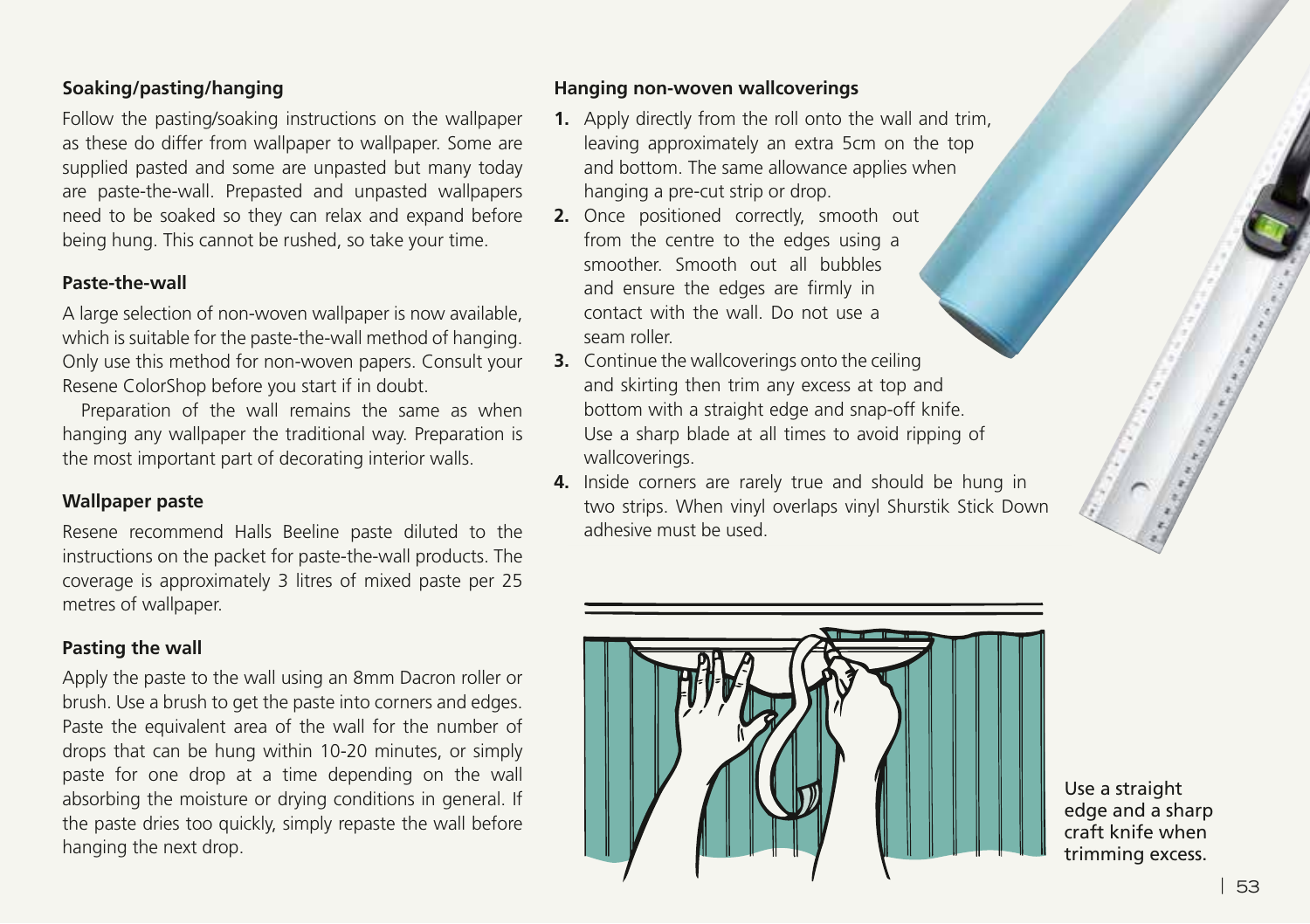

To hang around doors, overlap the full strip, cut, smooth it into place and trim. Make diagonal cuts into the corners when papering around fittings and trim.

- **5.** Always wash down the seams, skirtings and architraves with clean water as you go. No paste residue should be left on the surface of wallcoverings, as this may show up once the wallcovering is dry.
- **6.** Reverse hanging: where the wallpaper is textural and non directional or plain, for the best result drops should be reverse hung as indicated on the label. Reverse every second drop.

#### **Prepasted wallpaper**

Loosely roll your cut lengths from the bottom with the pattern on the inside. Wet a strip across the back of the paper to test for the presence of paste before wetting. If only a small amount of paste is detected, treat the wallpaper as unpasted. Fill the water trough approximately two thirds full with lukewarm water. Immerse the rerolled length into the water trough, making sure the entire length is fully immersed for the required time (approx 15 seconds). Feed the leading edge of the paper under the wire in the trough and pull up slowly.

Ensure that all the paste on the back of the paper is fully wetted. Place the wetted paper on the wall and leave for three minutes to fully relax and expand before final placement. Trim and repeat this process following the instructions on the wallpaper label.

### **Unpasted wallpaper**

Most unpasted wallpapers are imported and require pasting and a longer soaking and relax time before hanging. Mix the recommended paste to the correct consistency indicated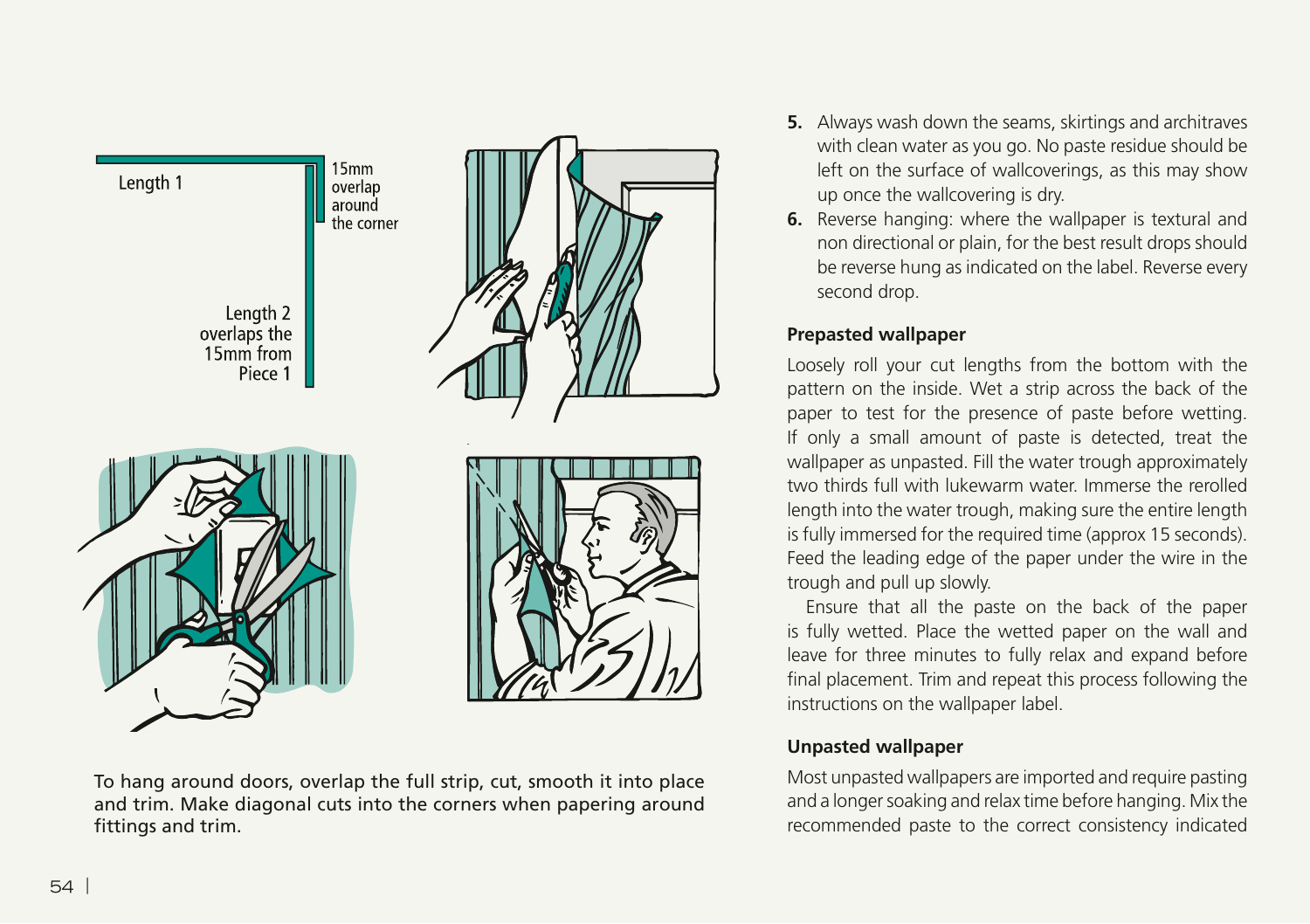on the paste's packaging and leave for the required time (approximately 15 minutes) before using. Place the cut paper on a table or flat work surface, pattern side down. Paste the back of the paper with a good amount of paste, making sure that the paste has been applied right to the edges. Fold the paper, paste to paste, with a small fold at the bottom and a large fold at the top. Leave the paper to relax before hanging, between 7-10 minutes. Some products may require up to 20 minutes to fully relax before they are ready for hanging.

To hang, unfold the top section of the length and place it onto the wall in line with the plumbline. Smooth out with a brush starting from the centre of the length out to the edges, then unfold the bottom section and smooth out in the same way. Trim and repeat this process for the next strip.

Carefully read and follow the manufacturer's instructions on the wallpaper label.

#### **Hanging your paper**

Always strike a new vertical line on each wall. Use a wallpaper smoothing brush or smoother to apply the wallpaper to the wall. Move from the centre of the length to the edges, pushing any bubbles away as you go. If the paper creases or wrinkles, carefully pull the paper from the bottom past the crease and slowly smooth back into place and trim. Don't rush.

Once the wallpaper is in place, trim the excess wallpaper at the top and bottom of the wall. Use a sharp snap-off blade knife and straight edge to make the cuts. Push the

paper into the ceiling line and skirting. A putty knife is useful to scribe the paper into position. Place your straight edge up against the ceiling and trim along the edge of the straight edge then repeat at the skirting. Remember to remove all excess paste from the ceiling and skirting. Butt the edge of subsequent lengths of wallpaper to the already hung lengths taking care to ensure you match the pattern.

Inside corners should be hung in two pieces. Measure top and bottom from the edge of the last length hung into the corner. Take the largest distance and add 15mm. Transfer this measurement to the length of paper to be hung, cut at this measurement and hang. This will allow 15mm to return onto the next wall.

Measure the piece of wallpaper that is left and make a new vertical line at this measurement from the corner in the direction you are going.

# Wallpapering supplies checklist

- ✔ Bucket  $\vee$  Paper smoother ✔ Paste brush
- 
- ✔ Plumbline or level
- ✔ Scissors
- $\vee$  Craft knife
	- $\checkmark$  Straight edge
	- $\boldsymbol{\nu}$  Wallpaper paste, trough, sponge and size for non pastethe-wall wallpapers



Resene Black & Light Wallpaper Collection



Alabaster